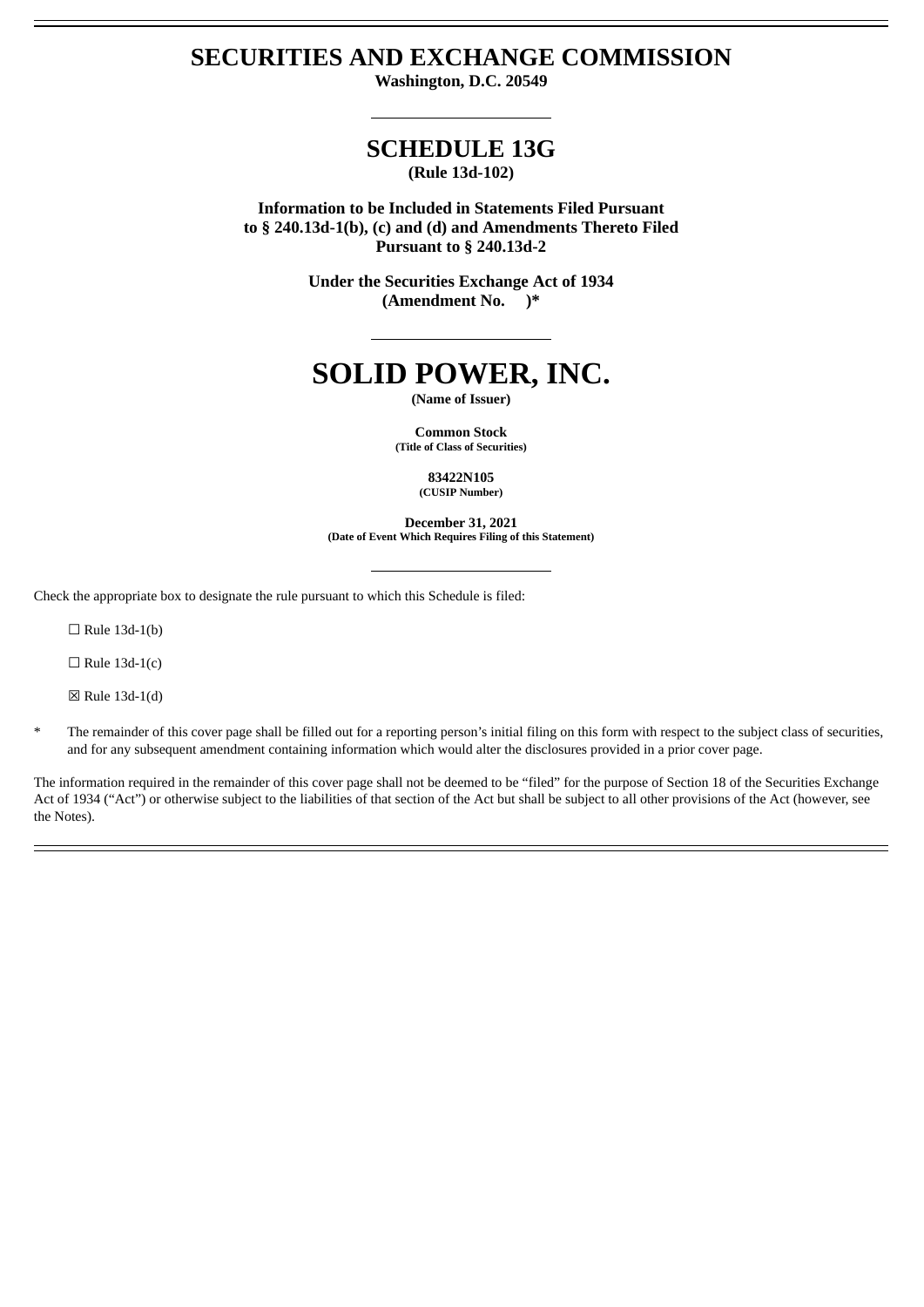| $\mathbf{1}$                                                       | Name of Reporting Persons                        |                                      |                                                                  |  |  |
|--------------------------------------------------------------------|--------------------------------------------------|--------------------------------------|------------------------------------------------------------------|--|--|
|                                                                    |                                                  |                                      |                                                                  |  |  |
|                                                                    | Decarbonization Plus Acquisition Sponsor III LLC |                                      |                                                                  |  |  |
| Check the Appropriate Box if a Member of a Group<br>$\overline{2}$ |                                                  |                                      |                                                                  |  |  |
|                                                                    | (a) $\Box$<br>$(b) \boxtimes$                    |                                      |                                                                  |  |  |
| 3                                                                  | <b>SEC Use Only</b>                              |                                      |                                                                  |  |  |
|                                                                    |                                                  |                                      |                                                                  |  |  |
| 4                                                                  |                                                  | Citizenship or Place of Organization |                                                                  |  |  |
|                                                                    | Delaware                                         |                                      |                                                                  |  |  |
|                                                                    |                                                  | 5                                    | <b>Sole Voting Power</b>                                         |  |  |
|                                                                    |                                                  |                                      |                                                                  |  |  |
|                                                                    | Number of                                        |                                      | $\mathbf{0}$                                                     |  |  |
|                                                                    | <b>Shares</b>                                    | 6                                    | <b>Shared Voting Power</b>                                       |  |  |
|                                                                    | Beneficially<br>Owned by                         |                                      | 8,390,000                                                        |  |  |
|                                                                    | Each                                             | $\overline{7}$                       | <b>Sole Dispositive Power</b>                                    |  |  |
|                                                                    | Reporting                                        |                                      |                                                                  |  |  |
|                                                                    | Person<br>With                                   |                                      | $\Omega$                                                         |  |  |
|                                                                    |                                                  | $\mathsf{R}$                         | <b>Shared Dispositive Power</b>                                  |  |  |
|                                                                    |                                                  |                                      | 8,390,000                                                        |  |  |
| 9                                                                  |                                                  |                                      | Aggregate Amount Beneficially Owned by Each Reporting Person     |  |  |
|                                                                    |                                                  |                                      |                                                                  |  |  |
| 10                                                                 | 8,390,000                                        |                                      | Check if the Aggregate Amount in Row (9) Excludes Certain Shares |  |  |
|                                                                    |                                                  |                                      |                                                                  |  |  |
|                                                                    | $\boxtimes$ (1)                                  |                                      |                                                                  |  |  |
| 11                                                                 |                                                  |                                      | Percent of Class Represented by Amount in Row 9                  |  |  |
|                                                                    |                                                  |                                      |                                                                  |  |  |
| 12                                                                 | $5.0\%$ (2)<br><b>Type of Reporting Person</b>   |                                      |                                                                  |  |  |
|                                                                    |                                                  |                                      |                                                                  |  |  |
|                                                                    | OO (Delaware limited liability company)          |                                      |                                                                  |  |  |

(1) Does not include 7,367,353 shares of the Issuer's Common Stock which may be purchased by exercising warrants that are not presently exercisable. Such warrants were not exercisable within 60 days on December 31, 2021.

(2) The percentage set forth in Row 11 of this Cover Page is based on the 167,557,988 shares of the Issuer's Common Stock outstanding as of December 14, 2021, as reported in the Issuer's final prospectus filed with the Securities and Exchange Commission on December 28, 2021.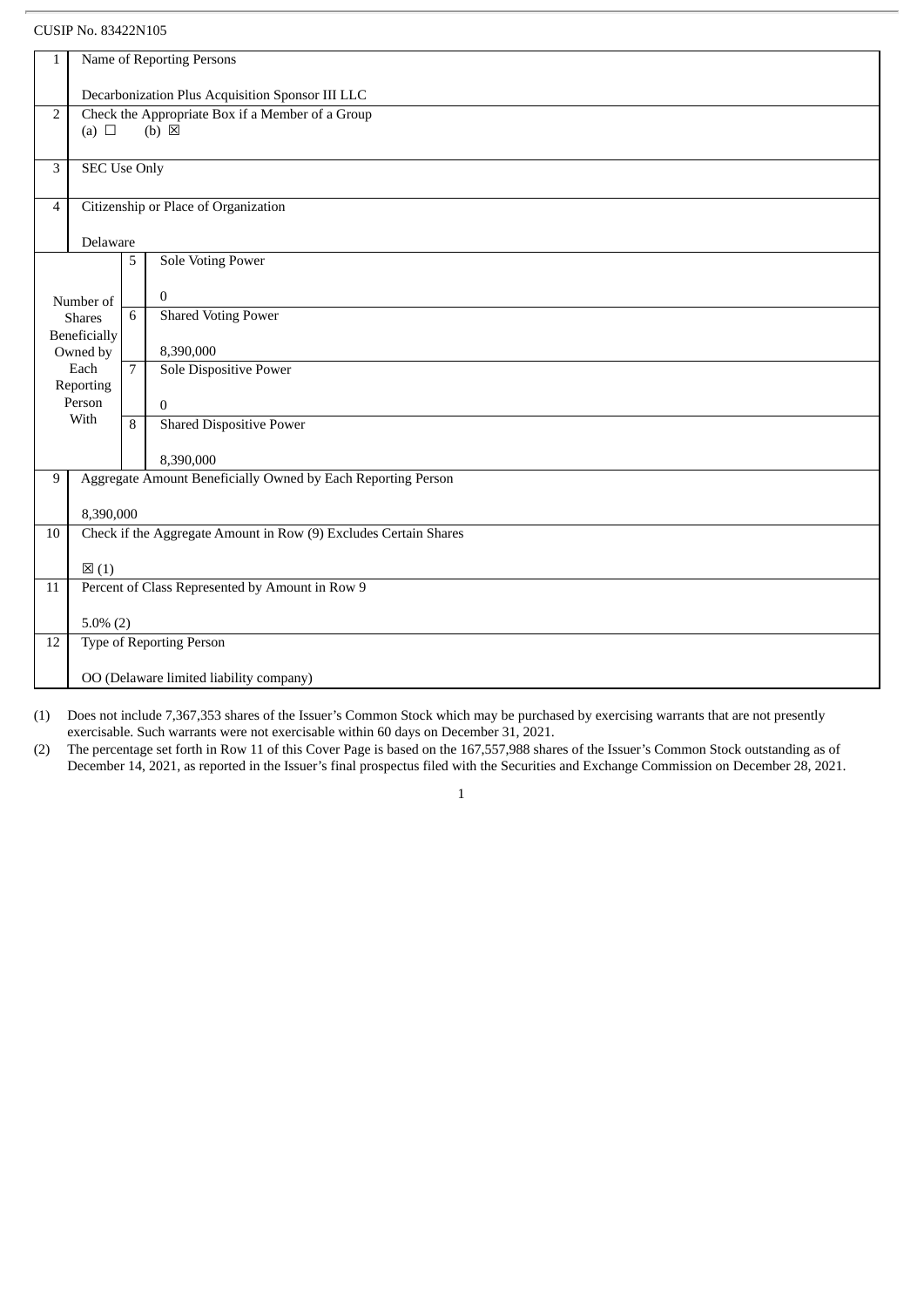| $\mathbf{1}$                                                       | Name of Reporting Persons               |                                      |                                                                  |  |  |  |
|--------------------------------------------------------------------|-----------------------------------------|--------------------------------------|------------------------------------------------------------------|--|--|--|
|                                                                    |                                         |                                      |                                                                  |  |  |  |
|                                                                    | Riverstone Holdings LLC                 |                                      |                                                                  |  |  |  |
| Check the Appropriate Box if a Member of a Group<br>$\overline{2}$ |                                         |                                      |                                                                  |  |  |  |
|                                                                    | $(b) \boxtimes$<br>(a) $\Box$           |                                      |                                                                  |  |  |  |
|                                                                    |                                         |                                      |                                                                  |  |  |  |
| 3                                                                  | <b>SEC Use Only</b>                     |                                      |                                                                  |  |  |  |
|                                                                    |                                         |                                      |                                                                  |  |  |  |
| 4                                                                  |                                         | Citizenship or Place of Organization |                                                                  |  |  |  |
|                                                                    |                                         |                                      |                                                                  |  |  |  |
|                                                                    | Delaware                                |                                      |                                                                  |  |  |  |
|                                                                    |                                         | 5                                    | <b>Sole Voting Power</b>                                         |  |  |  |
|                                                                    |                                         |                                      |                                                                  |  |  |  |
|                                                                    | Number of                               |                                      | $\mathbf{0}$                                                     |  |  |  |
|                                                                    | <b>Shares</b>                           | 6                                    | <b>Shared Voting Power</b>                                       |  |  |  |
|                                                                    | Beneficially                            |                                      |                                                                  |  |  |  |
|                                                                    | Owned by                                |                                      | 8,390,000                                                        |  |  |  |
|                                                                    | Each                                    | $\overline{7}$                       | Sole Dispositive Power                                           |  |  |  |
|                                                                    | Reporting                               |                                      |                                                                  |  |  |  |
|                                                                    | Person                                  |                                      | $\Omega$                                                         |  |  |  |
|                                                                    | With                                    | 8                                    | <b>Shared Dispositive Power</b>                                  |  |  |  |
|                                                                    |                                         |                                      |                                                                  |  |  |  |
|                                                                    |                                         |                                      | 8,390,000                                                        |  |  |  |
| 9                                                                  |                                         |                                      | Aggregate Amount Beneficially Owned by Each Reporting Person     |  |  |  |
|                                                                    |                                         |                                      |                                                                  |  |  |  |
|                                                                    | 8,390,000                               |                                      |                                                                  |  |  |  |
| 10                                                                 |                                         |                                      | Check if the Aggregate Amount in Row (9) Excludes Certain Shares |  |  |  |
|                                                                    |                                         |                                      |                                                                  |  |  |  |
|                                                                    | $\boxtimes$ (1)                         |                                      |                                                                  |  |  |  |
| 11                                                                 |                                         |                                      | Percent of Class Represented by Amount in Row 9                  |  |  |  |
|                                                                    |                                         |                                      |                                                                  |  |  |  |
|                                                                    | $5.0\%$ (2)                             |                                      |                                                                  |  |  |  |
| 12                                                                 |                                         |                                      | <b>Type of Reporting Person</b>                                  |  |  |  |
|                                                                    |                                         |                                      |                                                                  |  |  |  |
|                                                                    | OO (Delaware limited liability company) |                                      |                                                                  |  |  |  |

(1) Does not include 7,367,353 shares of the Issuer's Common Stock which may be purchased by exercising warrants that are not presently exercisable. Such warrants were not exercisable within 60 days on December 31, 2021.

(2) The percentage set forth in Row 11 of this Cover Page is based on the 167,557,988 shares of the Issuer's Common Stock outstanding as of December 14, 2021, as reported in the Issuer's final prospectus filed with the Securities and Exchange Commission on December 28, 2021.

 $\overline{2}$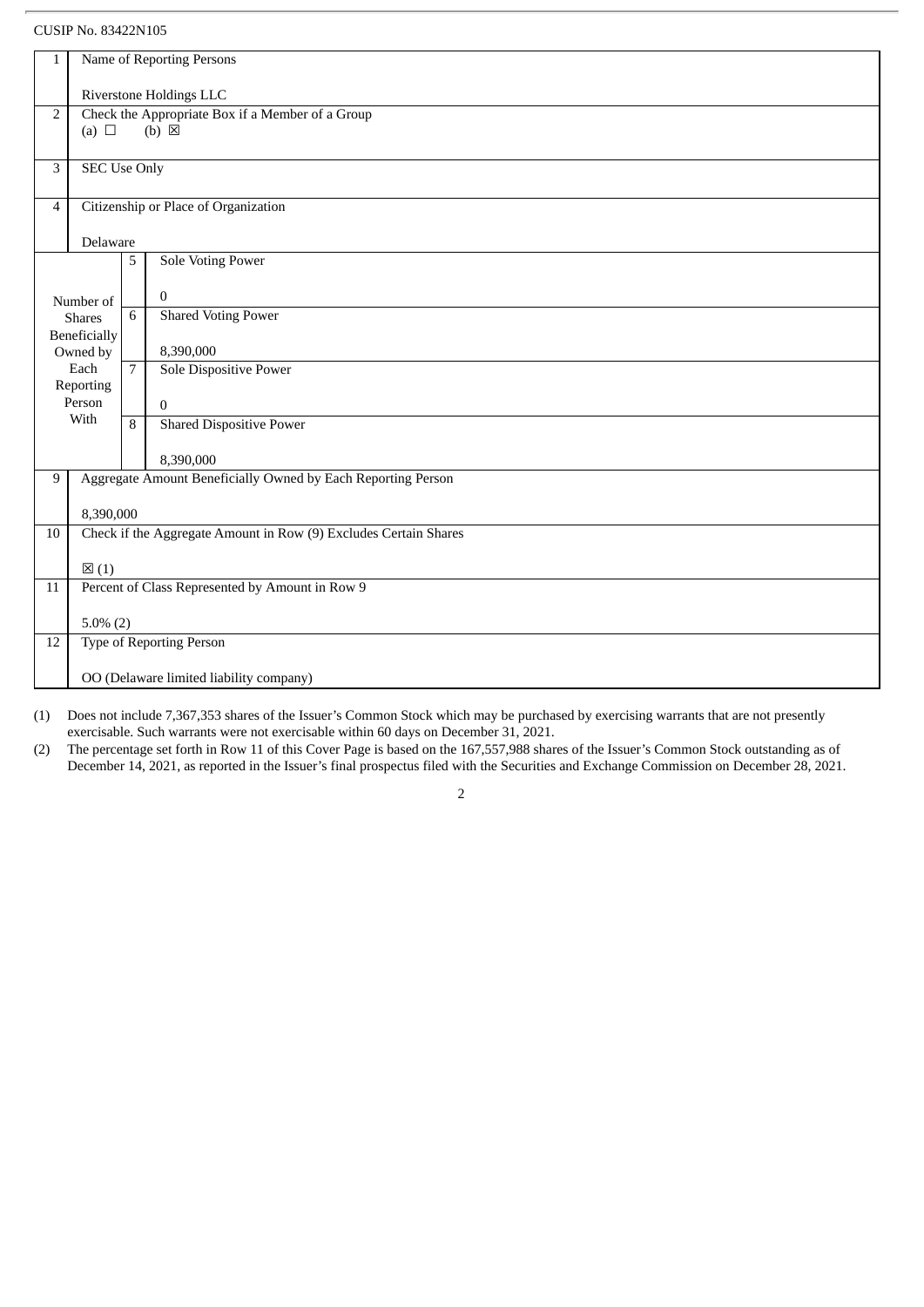| $\mathbf 1$     | Name of Reporting Persons                        |                |                                                                  |  |  |  |
|-----------------|--------------------------------------------------|----------------|------------------------------------------------------------------|--|--|--|
|                 | David M. Leuschen                                |                |                                                                  |  |  |  |
| 2               | Check the Appropriate Box if a Member of a Group |                |                                                                  |  |  |  |
|                 | $(b) \boxtimes$<br>(a) $\Box$                    |                |                                                                  |  |  |  |
| 3               | <b>SEC Use Only</b>                              |                |                                                                  |  |  |  |
| 4               |                                                  |                | Citizenship or Place of Organization                             |  |  |  |
|                 | <b>United States</b>                             |                |                                                                  |  |  |  |
|                 |                                                  | 5              | <b>Sole Voting Power</b>                                         |  |  |  |
|                 | Number of                                        |                | $\bf{0}$                                                         |  |  |  |
|                 | <b>Shares</b>                                    | 6              | <b>Shared Voting Power</b>                                       |  |  |  |
|                 | Beneficially<br>Owned by                         |                | 15,673,415                                                       |  |  |  |
|                 | Each<br>Reporting                                | $\overline{7}$ | Sole Dispositive Power                                           |  |  |  |
|                 | Person                                           |                | $\mathbf{0}$                                                     |  |  |  |
|                 | With                                             | 8              | <b>Shared Dispositive Power</b>                                  |  |  |  |
|                 |                                                  |                | 15,673,415                                                       |  |  |  |
| 9               |                                                  |                | Aggregate Amount Beneficially Owned by Each Reporting Person     |  |  |  |
|                 | 15,673,415                                       |                |                                                                  |  |  |  |
| 10              |                                                  |                | Check if the Aggregate Amount in Row (9) Excludes Certain Shares |  |  |  |
|                 | $\boxtimes$ (1)                                  |                |                                                                  |  |  |  |
| $\overline{11}$ |                                                  |                | Percent of Class Represented by Amount in Row 9                  |  |  |  |
|                 | $9.35\%$ (2)                                     |                |                                                                  |  |  |  |
| 12              |                                                  |                | <b>Type of Reporting Person</b>                                  |  |  |  |
|                 | IN                                               |                |                                                                  |  |  |  |
|                 |                                                  |                |                                                                  |  |  |  |

(1) Does not include 7,367,353 shares of the Issuer's Common Stock which may be purchased by exercising warrants that are not presently exercisable. Such warrants were not exercisable within 60 days on December 31, 2021.

(2) The percentage set forth in Row 11 of this Cover Page is based on the 167,557,988 shares of the Issuer's common stock outstanding as of December 14, 2021, as reported in the Issuer's final prospectus filed with the Securities and Exchange Commission on December 28, 2021.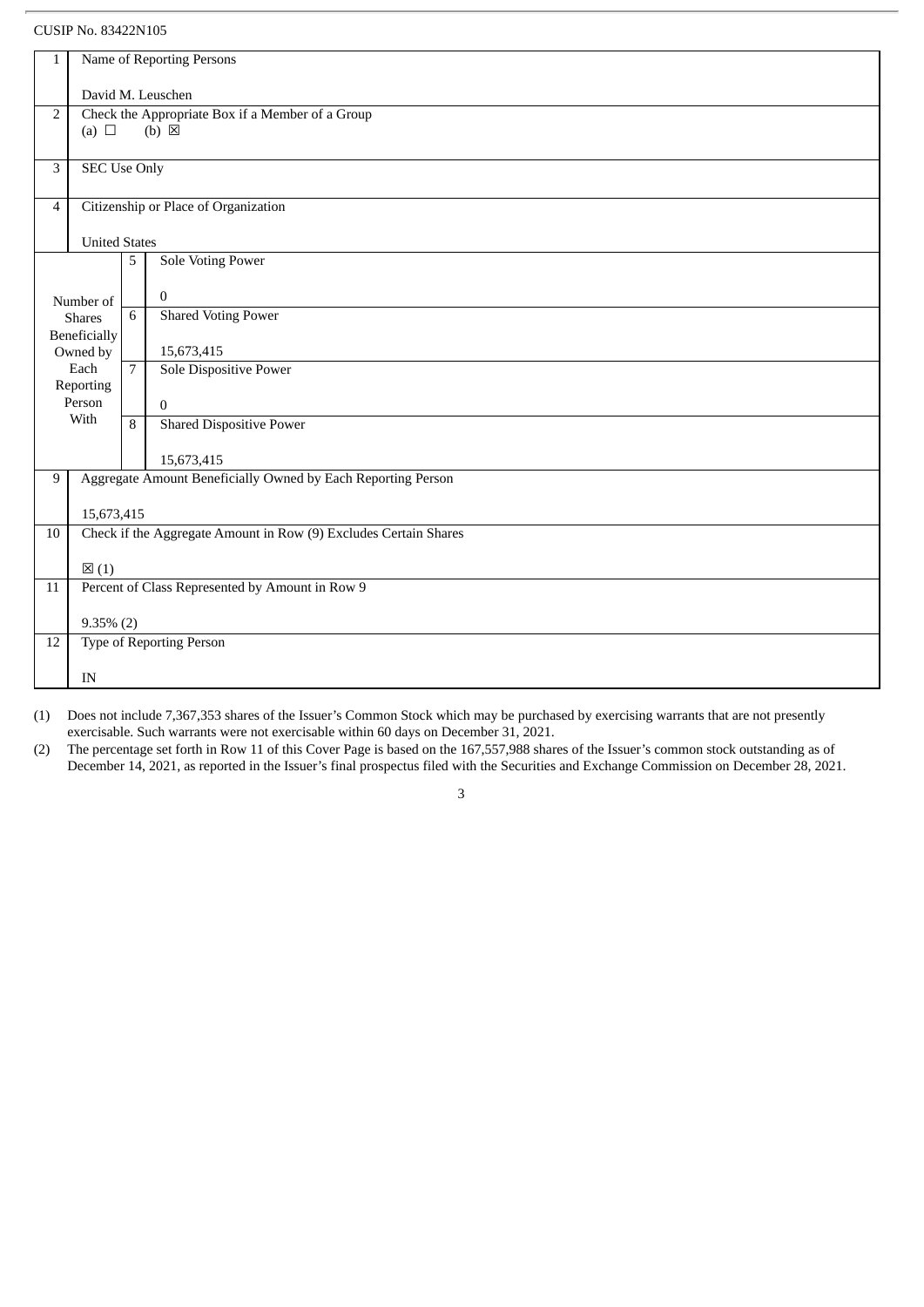| $\mathbf 1$    | Name of Reporting Persons                        |                                      |                                                                  |  |  |  |
|----------------|--------------------------------------------------|--------------------------------------|------------------------------------------------------------------|--|--|--|
|                | Pierre F. Lapeyre, Jr.                           |                                      |                                                                  |  |  |  |
| 2              | Check the Appropriate Box if a Member of a Group |                                      |                                                                  |  |  |  |
|                | $(b) \boxtimes$<br>(a) $\Box$                    |                                      |                                                                  |  |  |  |
|                |                                                  |                                      |                                                                  |  |  |  |
| 3              | <b>SEC Use Only</b>                              |                                      |                                                                  |  |  |  |
| $\overline{4}$ |                                                  | Citizenship or Place of Organization |                                                                  |  |  |  |
|                |                                                  |                                      |                                                                  |  |  |  |
|                | <b>United States</b>                             |                                      |                                                                  |  |  |  |
|                |                                                  | 5                                    | <b>Sole Voting Power</b>                                         |  |  |  |
|                | Number of                                        |                                      | $\bf{0}$                                                         |  |  |  |
|                | <b>Shares</b>                                    | 6                                    | <b>Shared Voting Power</b>                                       |  |  |  |
|                | Beneficially                                     |                                      |                                                                  |  |  |  |
|                | Owned by<br>Each                                 | $\overline{7}$                       | 15,673,415                                                       |  |  |  |
|                | Reporting                                        |                                      | <b>Sole Dispositive Power</b>                                    |  |  |  |
|                | Person                                           |                                      | $\mathbf{0}$                                                     |  |  |  |
|                | With                                             | 8                                    | <b>Shared Dispositive Power</b>                                  |  |  |  |
|                |                                                  |                                      |                                                                  |  |  |  |
|                |                                                  |                                      | 15,673,415                                                       |  |  |  |
| 9              |                                                  |                                      | Aggregate Amount Beneficially Owned by Each Reporting Person     |  |  |  |
|                | 15,673,415                                       |                                      |                                                                  |  |  |  |
| 10             |                                                  |                                      | Check if the Aggregate Amount in Row (9) Excludes Certain Shares |  |  |  |
|                |                                                  |                                      |                                                                  |  |  |  |
|                | $\boxtimes$ (1)                                  |                                      |                                                                  |  |  |  |
| 11             |                                                  |                                      | Percent of Class Represented by Amount in Row 9                  |  |  |  |
|                |                                                  |                                      |                                                                  |  |  |  |
| 12             | $9.35\%$ (2)<br><b>Type of Reporting Person</b>  |                                      |                                                                  |  |  |  |
|                |                                                  |                                      |                                                                  |  |  |  |
|                | IN                                               |                                      |                                                                  |  |  |  |
|                |                                                  |                                      |                                                                  |  |  |  |

(1) Does not include 7,367,353 shares of the Issuer's Common Stock which may be purchased by exercising warrants that are not presently exercisable. Such warrants were not exercisable within 60 days on December 31, 2021.

(2) The percentage set forth in Row 11 of this Cover Page is based on the 167,557,988 shares of the Issuer's common stock outstanding as of December 14, 2021, as reported in the Issuer's final prospectus filed with the Securities and Exchange Commission on December 28, 2021.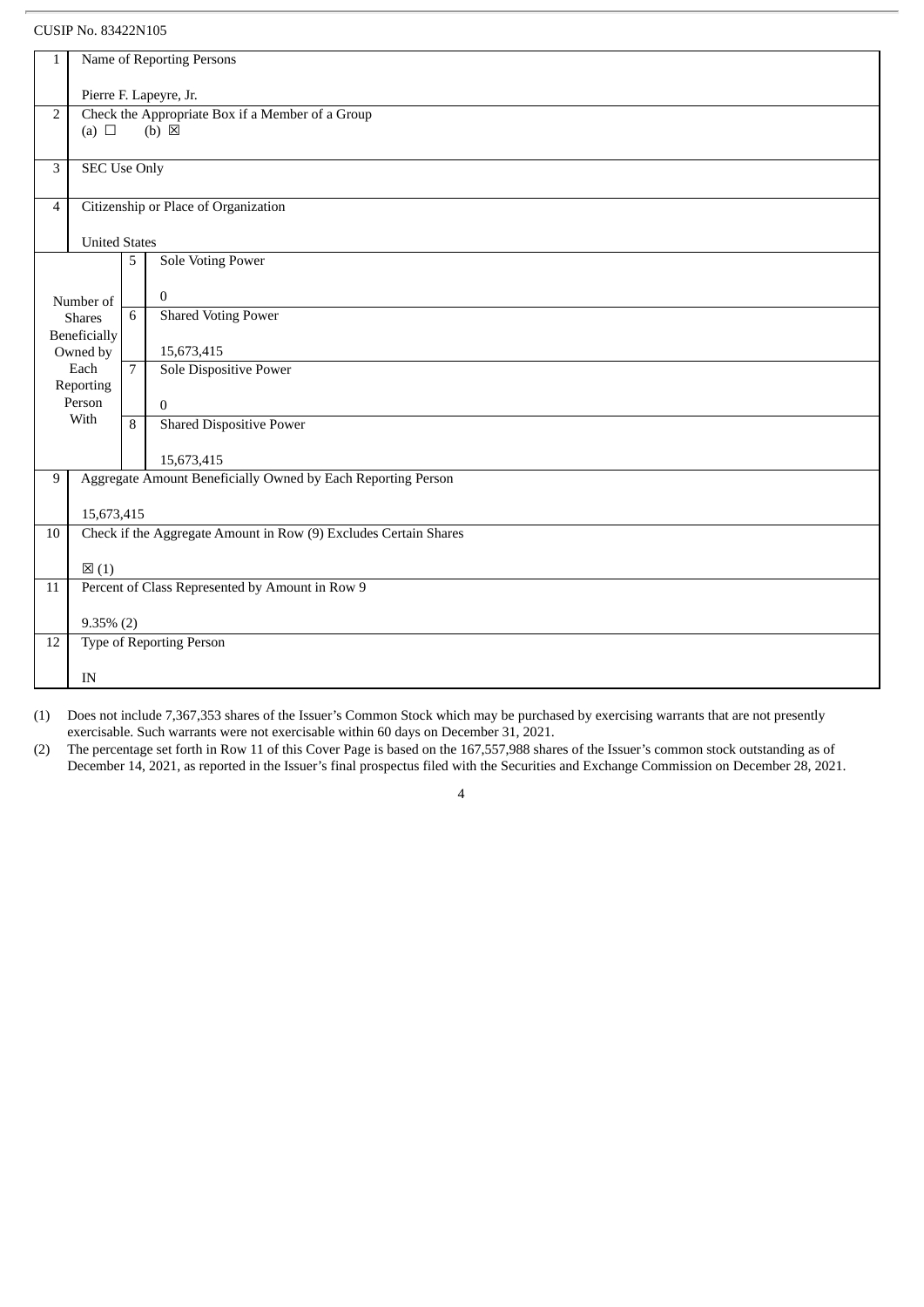#### **Item 1.**

(a) Name of Issuer: Solid Power, Inc. (the "Issuer")

(b) Address of Issuer's Principal Executive Offices: 486 S. Pierce Avenue, Suite E Louisville, CO 80027

#### **Item 2.**

(a) Name of Person Filing:

Each of the following is hereinafter individually referred to as a "Reporting Person" and collectively as the "Reporting Persons." This statement is filed on behalf of:

Decarbonization Plus Acquisition Sponsor III LLC ("Sponsor") Riverstone Holdings LLC ("Riverstone") David M. Leuschen Pierre F. Lapeyre, Jr.

(b) Address or Principal Business Office:

The address of each of the Reporting Persons is c/o Riverstone Holdings LLC, 712 Fifth Avenue, 36th Floor, New York, NY 10019.

(c) Citizenship of each Reporting Person is:

Both the Sponsor and Riverstone are organized in the State of Delaware. David M. Leuschen and Pierre F. Lapeyre, Jr. are each citizens of the United States.

(d) Title of Class of Securities:

Common Stock, par value \$0.0001 per share ("Class A Common Stock").

(e) CUSIP Number: 83422N105

#### **Item 3.**

Not applicable.

#### **Item 4. Ownership.**

#### **(a)-(c)**

The ownership information presented below represents beneficial ownership of shares of Common Stock of the Issuer as of December 31, 2021, based upon 167,557,988 shares of Class A Common Stock outstanding as of December 14, 2021.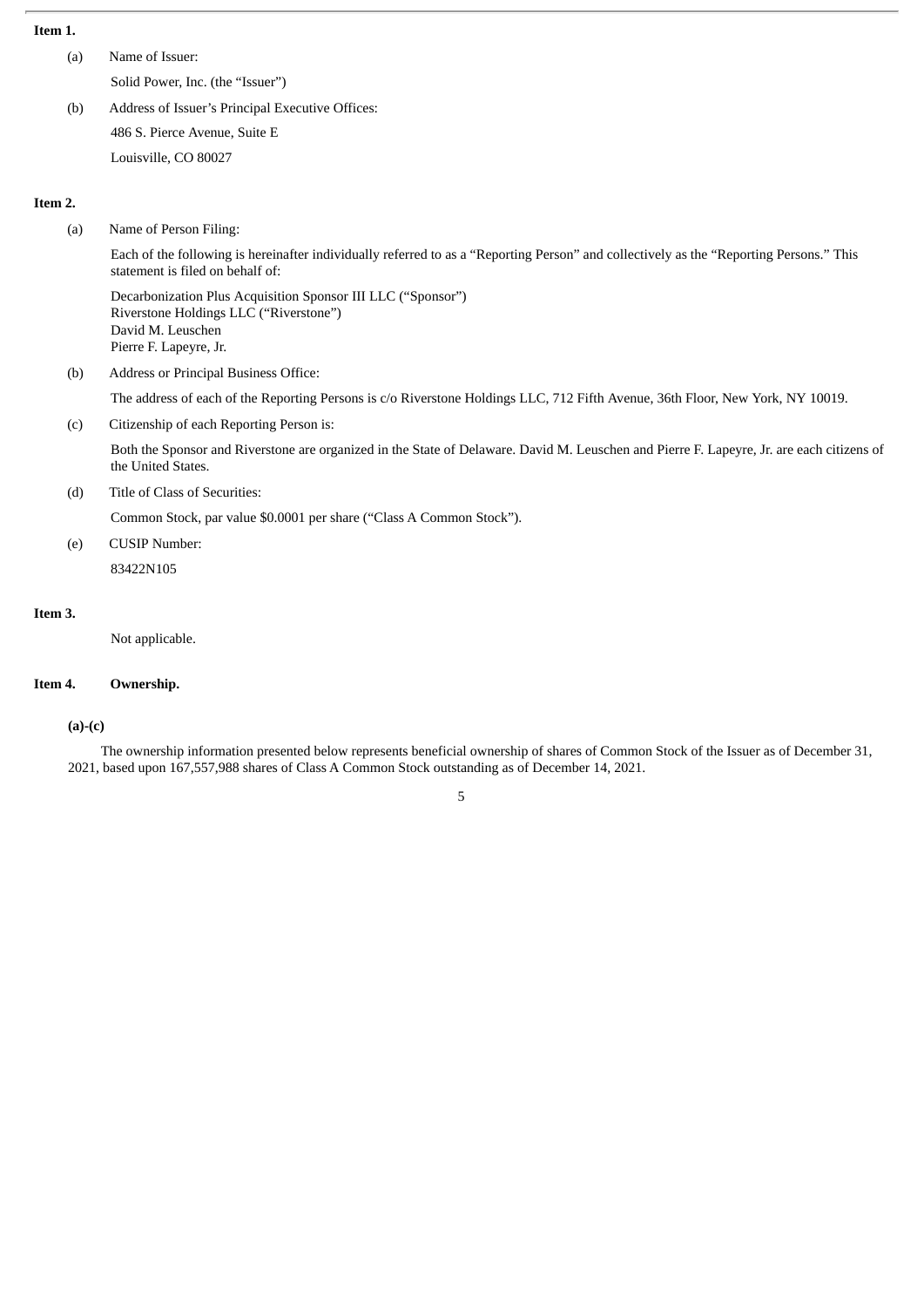|                                                  | Amount<br>beneficially | Percent of | Sole<br>power to<br>vote or<br>to direct | Shared<br>power to<br>vote or to<br>direct the | Sole power<br>to dispose<br>or to<br>direct the<br>disposition | Shared<br>power to<br>dispose or to<br>direct the<br>disposition |
|--------------------------------------------------|------------------------|------------|------------------------------------------|------------------------------------------------|----------------------------------------------------------------|------------------------------------------------------------------|
| <b>Reporting Person</b>                          | owned                  | class:     | the vote:                                | vote:                                          | ot:                                                            | ot:                                                              |
| Decarbonization Plus Acquisition Sponsor III LLC | 8.390.000              | 5.0%       | 0                                        | 8.390,000                                      | $\bf{0}$                                                       | 8,390,000                                                        |
| Riverstone Holdings LLC                          | 8.390.000              | 5.0%       |                                          | 8.390.000                                      | $\bf{0}$                                                       | 8.390.000                                                        |
| David M. Leuschen                                | 15.673.415             | 9.35%      | 0                                        | 15.673.415                                     | $\overline{0}$                                                 | 15,673,415                                                       |
| Pierre F. Lapeyre Jr.                            | 15.673.415             | 9.35%      |                                          | 15.673.415                                     |                                                                | 15,673,415                                                       |

Sponsor is the record holder of 8,390,000 shares of Common Stock and warrants to purchase 7,367,353 shares of the Issuer's Common Stock that are not presently exercisable. Such warrants were not exercisable within 60 days on December 31, 2021. Riverstone SP Partners, LLC ("Riverstone SP") is the record holder of 485,112 shares of Common Stock. David M. Leuschen and Pierre F. Lapeyre, Jr. are the managing directors of Riverstone, which is the managing member of Sponsor and the managing member of Riverstone SP. As a result, each of these persons and entities may be deemed to share beneficial ownership of the shares held by Sponsor and Riverstone SP, respectively. Each such person or entity disclaims any such beneficial ownership.

REL Batavia Partnership, L.P. ("REL") is the record holder of 6,798,303 shares of Common Stock. Mr. Leuschen and Mr. Lapeyre are the sole members of the ultimate general partner of REL. As a result, Mr. Leuschen and Mr. Lapeyre may be deemed to share beneficial ownership of the shares held by REL. Each such person disclaims any such beneficial ownership.

#### **Item 5. Ownership of Five Percent or Less of a Class.**

Not applicable.

#### **Item 6. Ownership of More than Five Percent on Behalf of Another Person.**

Not applicable.

Item 7. Identification and Classification of the Subsidiary Which Acquired the Security Being Reported on By the Parent Holding **Company.**

Not applicable.

#### **Item 8. Identification and Classification of Members of the Group.**

Not applicable.

#### **Item 9. Notice of Dissolution of Group.**

Not applicable.

#### **Item 10. Certification.**

Not applicable.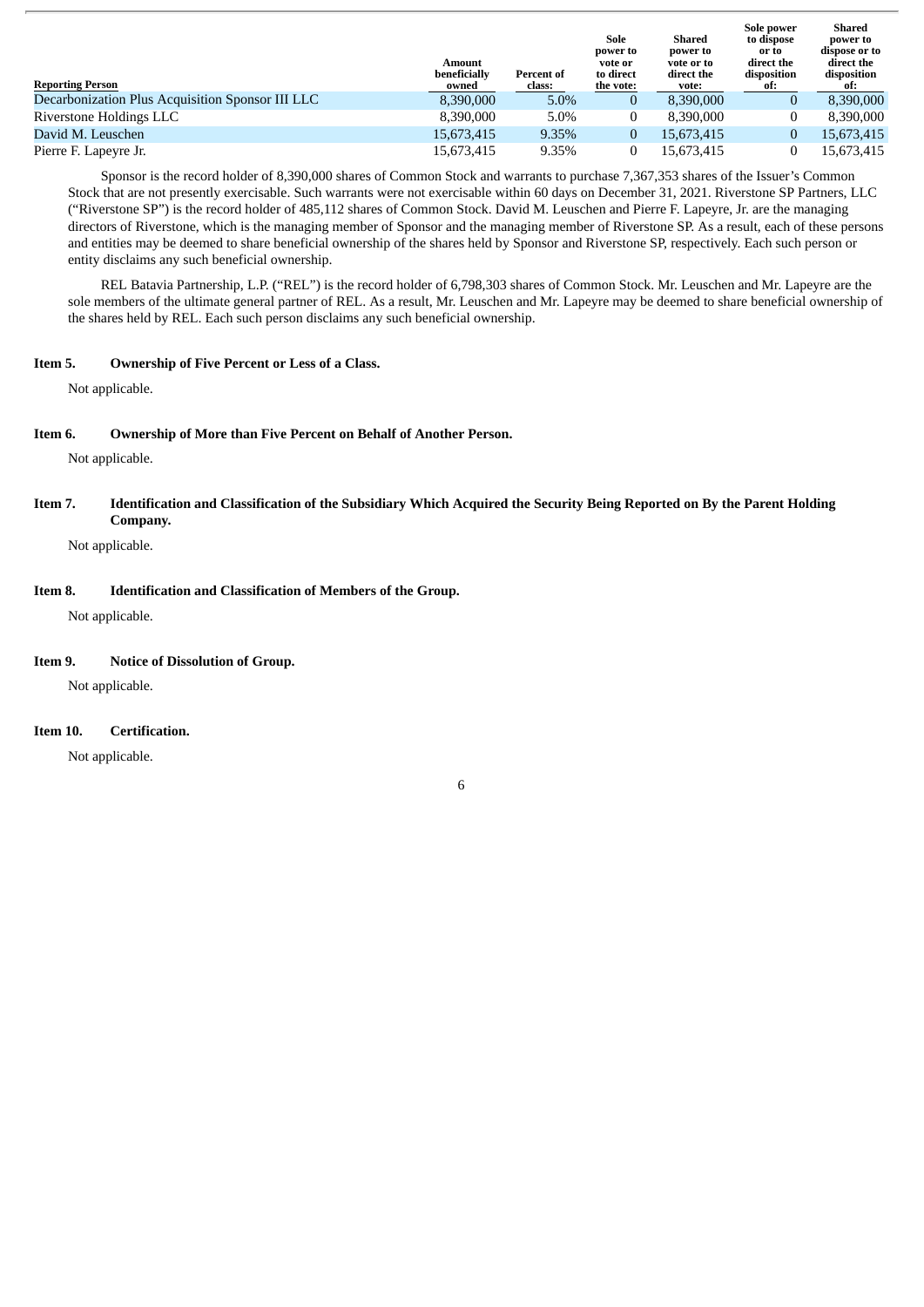After reasonable inquiry and to the best of my knowledge and belief, I certify that the information set forth in this statement is true, complete and correct.

## Date: February 14, 2022 **DECARBONIZATION PLUS ACQUISITION SPONSOR III LLC**

| By: /s/ Peter Haskopoulos      |
|--------------------------------|
| Name: Peter Haskopoulos        |
| Title: Authorized Person       |
| <b>RIVERSTONE HOLDINGS LLC</b> |

By: /s/ Peter Haskopoulos Name: Peter Haskopoulos

Title: Authorized Person

/s/ Peter Haskopoulos, attorney-in-fact

#### **David M. Leuschen**

/s/ Peter Haskopoulos, attorney-in-fact

**Pierre F. Lapeyre, Jr.**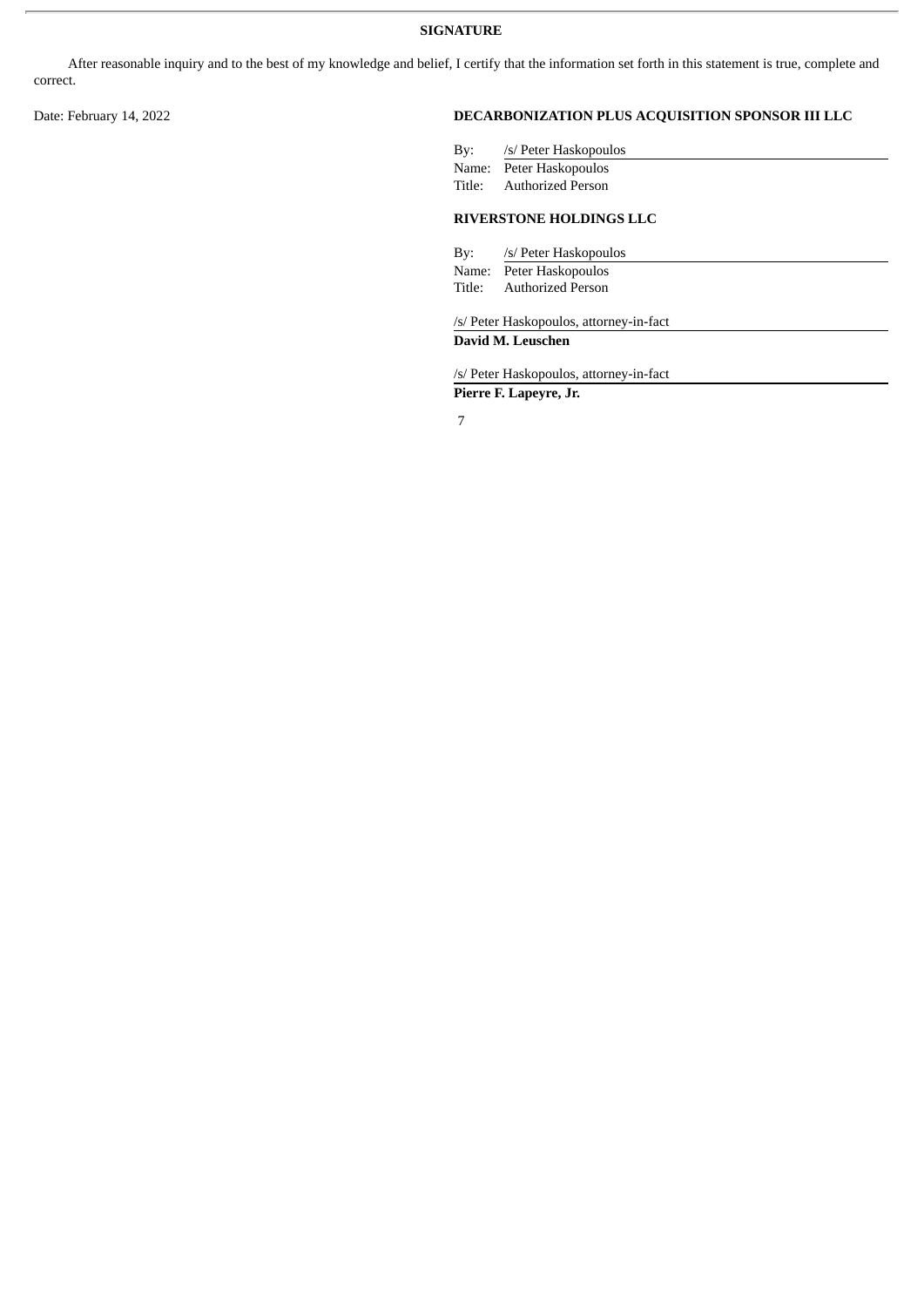# **LIST OF EXHIBITS**

| <b>Exhibit No.</b> |                         | <b>Description</b> |
|--------------------|-------------------------|--------------------|
| 24                 | Power of Attorney       |                    |
| 99                 | Joint Filing Agreement. |                    |

ł.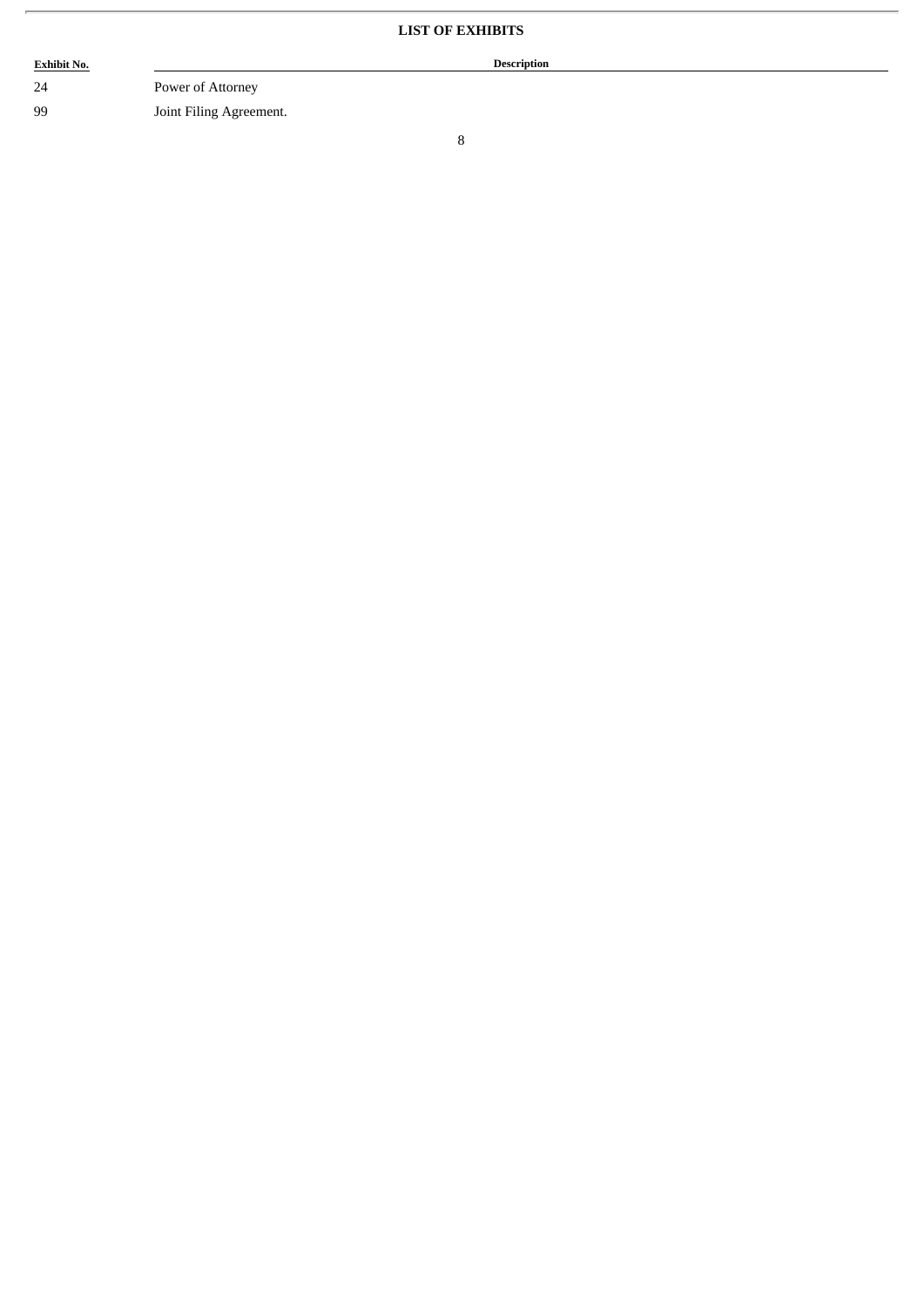#### **POWER OF ATTORNEY**

Know all by these presents, that the undersigned hereby constitutes and appoints Peter Haskopoulos of Decarbonization Plus Acquisition Sponsor III LLC (the "Company"), as the undersigned's true and lawful attorney-in-fact to:

- 1. prepare, execute in the undersigned's name and on the undersigned's behalf, and submit to the U.S. Securities and Exchange Commission (the "SEC") a Form ID, including amendments thereto, and any other documents necessary or appropriate to obtain codes and passwords enabling the undersigned to make electronic filings with the SEC of reports required by Section 16(a) of the Securities Exchange Act of 1934 or any rule or regulation of the SEC;
- 2. execute for and on behalf of the undersigned with respect to the Company, Schedules 13D and 13G and Forms 3, 4, and 5 in accordance with Sections 13 and 16(a) of the Securities Exchange Act of 1934 and the rules thereunder;
- 3. do and perform any and all acts for and on behalf of the undersigned which may be necessary or desirable to complete and execute any such Schedules 13D or 13G or Form 3, 4, or 5, complete and execute any amendment or amendments thereto, and timely file such form with the SEC and any stock exchange or similar authority; and
- 4. take any other action of any type whatsoever in connection with the foregoing which, in the opinion of such attorney-in-fact, may be of benefit to, in the best interest of, or legally required by, the undersigned, it being understood that the documents executed by such attorney-in-fact on behalf of the undersigned pursuant to this Power of Attorney shall be in such form and shall contain such terms and conditions as such attorney-in-fact may approve in such attorney-in-fact's discretion.

The undersigned hereby grants to each such attorney-in-fact full power and authority to do and perform any and every act and thing whatsoever requisite, necessary, or proper to be done in the exercise of any of the rights and powers herein granted, as fully to all intents and purposes as the undersigned might or could do if personally present, with full power of substitution or revocation, hereby ratifying and confirming all that such attorney-in-fact, or such attorney-in-fact's substitute or substitutes, shall lawfully do or cause to be done by virtue of this power of attorney and the rights and powers herein granted. The undersigned acknowledges that the foregoing attorneys-in-fact, in serving in such capacity at the request of the undersigned, are not assuming, nor is the Company assuming any of the undersigned's responsibilities to comply with Sections 13 and 16 of the Securities Exchange Act of 1934.

This Power of Attorney shall remain in full force and effect until the undersigned is no longer required to file Forms 3, 4, and 5 with respect to the undersigned's holdings of and transactions in securities issued by the Company, unless earlier revoked by the undersigned in a signed writing delivered to the foregoing attorneys-in-fact.

*[Signature Page Follows]*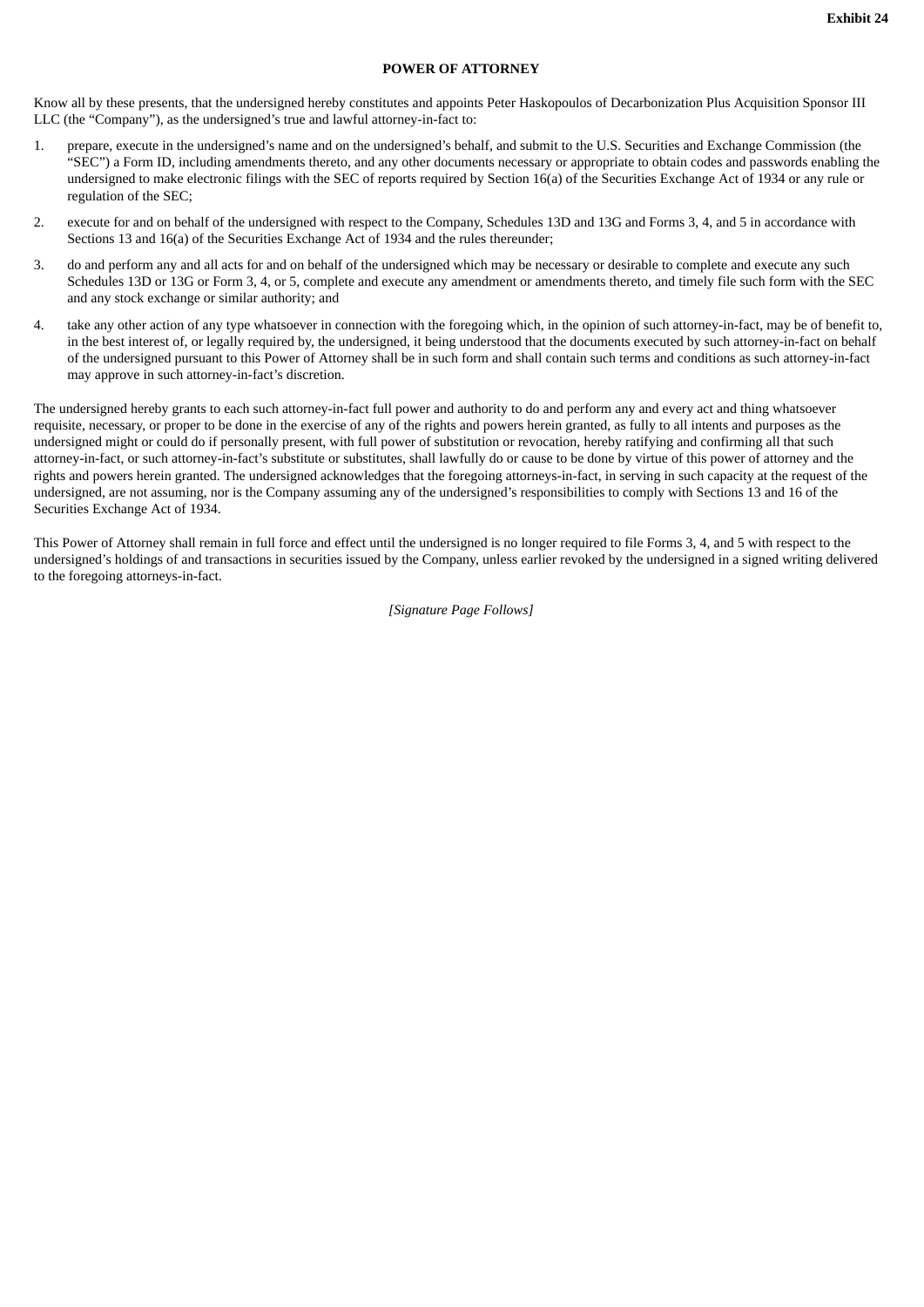IN WITNESS WHEREOF, the undersigned has caused this Power of Attorney to be executed as of this 14th day of February, 2022.

DECARBONIZATION PLUS ACQUISITION SPONSOR III LLC

/s/ Peter Haskopoulos

Name: Peter Haskopoulos Title: Authorized Person

RIVERSTONE HOLDINGS LLC

/s/ Peter Haskopoulos

Name: Peter Haskopoulos Title: Authorized Person

PIERRE F. LAPEYRE, JR.

/s/ Pierre F. Lapeyre, Jr. Name: Pierre F. Lapeyre, Jr.

DAVID M. LEUSCHEN

/s/ David M. Leuschen Name: David M. Leuschen